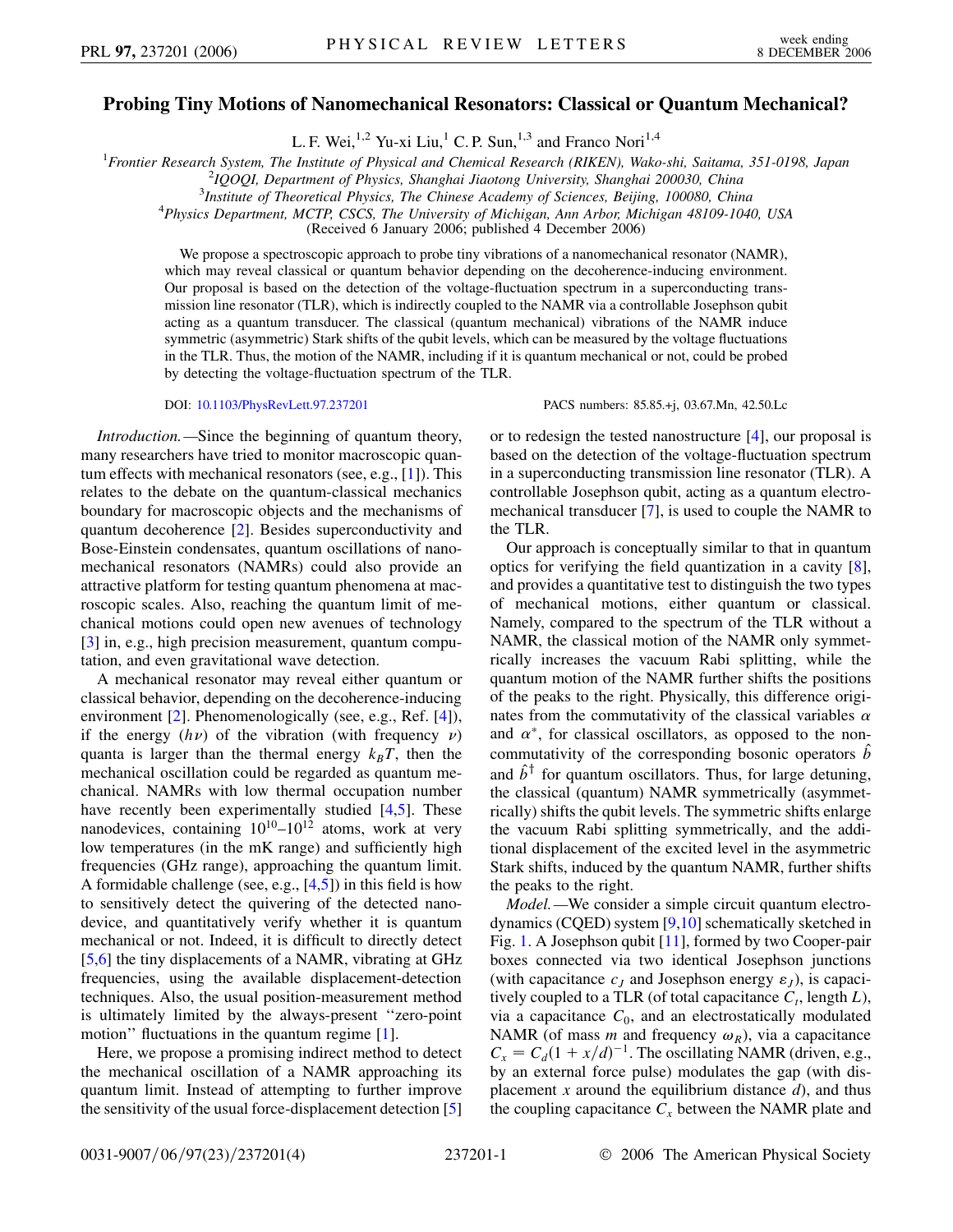<span id="page-1-0"></span>

FIG. 1 (color online). Schematic diagram of a nanomechanical resonator (NAMR) [dashed red (or dark gray) lines, with vibrating frequency  $\omega_R$ ] indirectly coupled to a superconducting transmission line resonator (TLR), shown in yellow (or solid gray), of length *L* [with voltage distribution  $V(y, t) \equiv V_y(t)$  shown by the black dotted line on top] via a Josephson qubit with small junction capacitances. The upper (lower) Cooper-pair box of the qubit capacitively couples to the TLR (NAMR), via a capacitance  $C_0$  ( $C_x$ ). The voltage-fluctuation spectrum of  $V_{\text{out}}$ , at the right end of the TLR, reads-out motional information of the NAMR.

the bottom Cooper-pair box. Here,  $C_d$  is the gate capacitance between the nonoscillating NAMR plate (corresponding to  $x = 0$ ) and the bottom Cooper-pair box, which is biased by the gate-voltage  $V_g$  via the gate capacitance  $C_g$ . We assume  $C_J = 2c_J \ll C_0 = C_d = C$  to safely neglect the direct interaction between the NAMR and the TLR; their indirect connection is realized by simultaneously coupling to the common qubit, acting as a switchable quantum transducer. The total excess Cooper-pair number  $n_t$  in the two boxes (the bottom " $b$ " and upper "*u*" ones) is  $n_t = n_b + n_u = 1$ ; and  $| \downarrow \rangle = | n_b = 1, n_u = 0 \rangle$ and  $| \uparrow \rangle = | n_b = 0, n_u = 1 \rangle$  are the two typical charge states. Near the degenerate point (i.e.,  $V_x + V_g \approx 0$ ), this device [\[11\]](#page-3-10) forms a good two-level artificial ''atom,'' described by the pseudospin operators  $\sigma_z = |e\rangle\langle e| - |g\rangle\langle g|, \quad \sigma_+ = |e\rangle\langle g|, \quad \text{and} \quad \sigma_- = |g\rangle\langle e|,$ with  $|g\rangle = \cos(\alpha/2)|\uparrow\rangle + \sin(\alpha/2)|\downarrow\rangle$  and  $|e\rangle =$  $-\sin(\alpha/2)|\uparrow\rangle + \cos(\alpha/2)|\downarrow\rangle$ , and  $\tan\alpha = E_J/\omega_0$ . The "atomic" eigenfrequency  $\omega_0 = (E_C^2 + E_J^2)^{1/2}$  could be controlled by the applied gate voltages  $V_g$ ,  $V_x$ , and the biasing external flux  $\Phi_e$ . In fact,  $E_C = eC(V_g + V_x)/(2C_J + C)$ and  $E_J = 2\varepsilon_J \cos(\pi \Phi_e/\Phi_0)$ , with  $\Phi_0 = h/2e$ .

Under the usual rotating-wave approximation, the Hamiltonian of our CQED system can be written as

<span id="page-1-1"></span>
$$
H = H_S + \nu \hat{a}^\dagger \hat{a} + \lambda (\sigma_+ \hat{a} + \sigma_- \hat{a}^\dagger) + H_{\text{TLR-bath}} + H_{q-\text{bath}}.
$$
<sup>(1)</sup>

with  $\hbar = 1$ . Depending on the different motions of the NAMR, the first term in Eq. [\(1\)](#page-1-1) takes the different forms: (i)  $H_S = \omega_0 \sigma_z/2 = H_N$  for the nonoscillation case " $N$ "—when the NAMR plate does not oscillate; (ii)  $H_S =$  $H_N + \zeta[\sigma_+ \exp(-i\omega_R t) + \sigma_- \exp(i\omega_R t)] = H_C$  for the classical case ''*C*''—the NAMR plate oscillates classically with frequency  $\omega_R$ ; and (iii)  $H_S = H_N + \omega_R \hat{b}^\dagger \hat{b} +$  $\zeta(\sigma_+ \hat{b} + \sigma_- \hat{b}^{\dagger}) = H_Q$  for the quantum case "*Q*"—the

NAMR plate oscillates quantum mechanically with frequency  $\omega_R$ , respectively. All higher-order terms of  $x/d$ have been neglected  $[12]$ , as the quivering x of the NAMR is sufficiently small (compared to *d*), e.g.,  $x/d \sim$  $10^{-6}$ . The second- and third terms in Eq. ([1\)](#page-1-1) describe a selected bare mode with frequency  $\nu$  in the TLR and its coupling ( $\propto \lambda$ ) to the qubit. The coupling strengths  $\lambda$  and  $\zeta$ , listed above, are  $\lambda = -\sqrt{\nu/C_t}e^{-\frac{c}{2}E}$  sin $\alpha/(2C_f + C)$  and  $\zeta = \sqrt{1/(2m\omega_R)}eCV_x \sin\alpha/[2d(2C_J + C)]$ , respectively. Dissipation in the NAMR determines [[2](#page-3-1)] the vibrational modes of the NAMR: classical or quantum mechanical, and thus the form of  $H<sub>S</sub>$ ; while dissipation in the selected TLR mode and the Josephson qubit directly influences the voltage fluctuations in the TLR. Here, we describe these two dissipations via the last two terms of Eq. [\(1\)](#page-1-1):  $H_{\text{TLR-bath}} = \sum_j (\omega_j \hat{c}_j^{\dagger} \hat{c}_j + u_j \hat{c}_j \hat{a}^{\dagger} + u_j^* \hat{c}_j^{\dagger} \hat{a})$  and  $H_{\text{q-bath}} =$  $\sum_k (\omega_k \hat{d}_k^\dagger \hat{d}_k + \nu_k \hat{d}_k \sigma_+ + \nu_k^* \hat{d}_k^\dagger \sigma_-), \quad \text{with} \quad \{\hat{c}_j, \hat{c}_j^\dagger, j = 1\}$ 1*,* 2*,* 3*,* ...*}* and  $\{\hat{a}_k, \hat{a}_k^{\dagger}, k = 1, 2, 3, ...\}$  being the corresponding bosonic operators of two independent reservoirs: *c*-bath and *d*-bath, respectively. Also,  $u_i$  (or  $v_k$ ) is the coupling between the selected TLR mode (or qubit) and the *j*th (or *k*th) mode of the *c*- (or *d*-) bath.

A central motivation is to detect the motion of the NAMR by measuring the correlation spectrum

<span id="page-1-2"></span>
$$
S_V(\omega) = \frac{1}{2\pi} \int_{-\infty}^{+\infty} d\,\tau e^{i\omega\tau} \langle \hat{V}(y, t) \hat{V}(y, t + \tau) \rangle_{t \to \infty}
$$

$$
\propto \int_0^{+\infty} dt_1 \int_0^{+\infty} dt_2 \exp[i\omega(t_2 - t_1)] \langle \hat{a}^\dagger(t_1) \hat{a}(t_2) \rangle
$$
(2)

of the voltage  $V(y, t)$  at site *y* [e.g.,  $V(L, t) = V_{out}(t)$  in Fig. [1\]](#page-1-0) in the TLR. The second line in Eq. ([2\)](#page-1-2) comes from the fact that the voltage  $V(y, t)$ , contributed by the selected mode of frequency  $\nu$  along the TLR, is quantized [\[9\]](#page-3-8);  $\hat{V}(y, t) \propto [\hat{a}^\dagger \exp(-i\nu t) + \hat{a} \exp(i\nu t)].$  We estimate that the voltage signal in the TLR is sufficiently strong, and can be measured by using a standard rf network analyzer [\[4\]](#page-3-3). Indeed, the voltage amplitude, even for the fundamental-mode vacuum fluctuation of the typical TLR [\[10\]](#page-3-9), is up to  $V_{\text{rms}} = \sqrt{\nu/C_t} \sim 2 \mu V$ , corresponding to an electric field  $E_{\text{rms}} \sim 0.2 \text{ V/m}$ , which is much larger than that in the usual optical 3D atom-QED system [\[8](#page-3-7)].

*Spectra of the TLR.—*If the bare TLR (without coupling to the qubit) is excited at a selected mode of frequency  $\nu$ , the voltage spectrum should have a Lorentzian shape [\[10](#page-3-9)[,13\]](#page-3-12):  $S_0(\omega) \propto 1/[(\omega - \nu)^2 + (\gamma/2)^2]$ , centered at  $\nu$ and with a width at half height of  $\gamma = \nu/Q_\nu$ , for the quality factor  $Q_{\nu}$  of that mode due to its dissipation.

First, we consider the voltage-fluctuation spectrum  $S_N(\omega)$  of the TLR coupled to the qubit, in the absence of NAMR oscillations. In this case  $H_S = H_N$ , and the system is initially prepared in the state  $|\Psi(0)\rangle = |e_0a_0c_0_d\rangle$ ; i.e., the qubit is in its excited state  $|e\rangle$  and the field mode and baths are in the vacuum states:  $|0_a 0_c 0_d\rangle = |0_a\rangle \otimes |0_c\rangle \otimes$  $|0_d\rangle$ , with  $|0_c\rangle = \prod_{j=1}^{\infty} |0_j\rangle$ ,  $|0_d\rangle = \prod_{k=1}^{\infty} |0_k\rangle$ , respectively.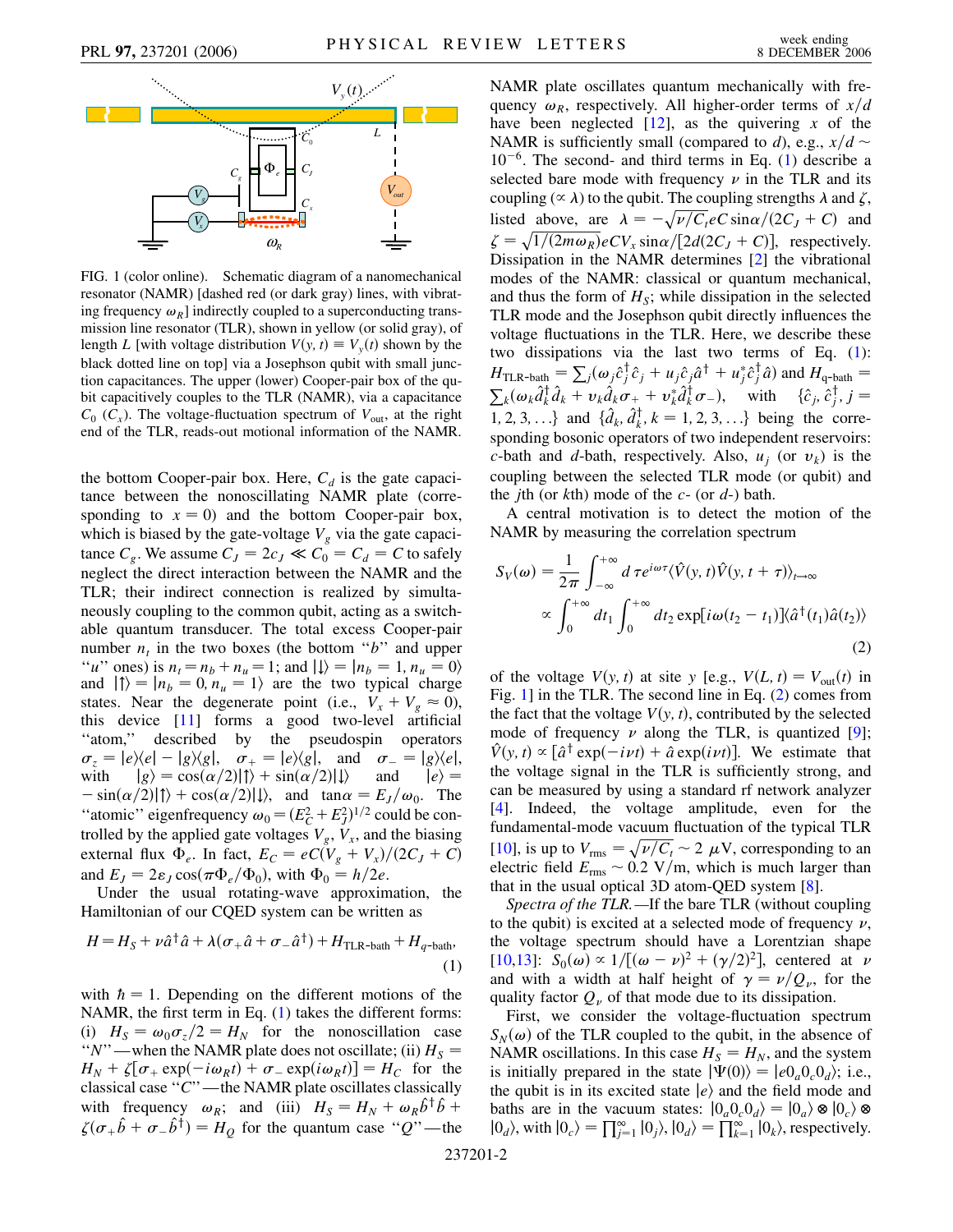The wave function of the system at arbitrary time *t* takes the form [[13](#page-3-12),[14](#page-3-13)]:

$$
|\Psi(t)\rangle = c_1(t)|g1_a0_c0_d\rangle + c_2(t)|e0_a0_c0_d\rangle
$$
  
+ 
$$
\sum_{j=1}^{\infty} C_j(t)|g0_a\{1_j\}0_d\rangle + \sum_{k=1}^{\infty} D_k(t)|g0_a0_c\{1_k\}\rangle,
$$
(3)

with  $|\{1_j\}\rangle = |1_j\rangle \otimes \prod_{j' \neq j} |0_{j'}\rangle$  and  $|\{1_k\}\rangle = |1_k\rangle \otimes$  $\prod_{k' \neq k}$   $\left|0_k\right\rangle$ . Thus, the measured voltage spectrum is determined by the time-dependence of  $c_1(t)$ , i.e.,  $\langle \hat{a}^{\dagger}(t_1)\hat{a}(t_2)\rangle = c_1^*(t_1)c_1(t_2)$ . Without loss of generality and for simplicity, we assume that the qubit is adjusted to resonance with one of the eigenmodes of the TLR [[10\]](#page-3-9), e.g.,  $\omega_0 = \nu = 2\pi \times 6$  GHz. Then, under the usual Weisskopf-Wigner approximation [\[13\]](#page-3-12), the desirable voltage-fluctuation spectrum can be calculated as  $S_N(\omega) \propto$  $\lambda^2 |A_+^{-1} - A_-^{-1}|^2 / \Delta_N^2$ , with  $A_{\pm} = -(\gamma_c + \gamma_d)/4 + i[\omega - \gamma_c]$  $(\nu \mp \Delta_N)/2$ , and  $\Delta_N = \sqrt{4\lambda^2 + \gamma_c \gamma_d - (\gamma_c + \gamma_d)^2/4}$ . This  $S_N(\omega)$  is a spectrum with a two-peak structure; each peak has a width at half height of  $(\gamma_c + \gamma_d)/2$ , and the distance between peaks is the vacuum Rabi splitting  $\Delta_N$ . Above,  $\gamma_c$  and  $\gamma_d$  are the damping rates of the qubit excited state and the selected TLR mode, respectively.

Second, after preparing the present CQED system (biased by a nonzero gate-voltage  $V<sub>x</sub>$ ) in the initial state  $|\Psi(0)\rangle$ , we drive the NAMR to oscillate mechanically by a force pulse and then measure the voltage-fluctuation spectrum of the TLR. Usually, the interaction between the NAMR and the qubit works in the large-detuning regime [\[15\]](#page-3-14):  $\eta = \zeta/\delta \ll 1$ , i.e.,  $\zeta \ll \delta = \omega_0 - \omega_R$ . In this limit, the NAMR oscillation does not change the qubit-state populations, and only results in Stark shifts on the qubit levels. Indeed, neglecting higher-order small quantities  $O(\eta^2)$ , the Hamiltonians  $H_C$  and  $H_Q$  can be effectively approximated [[16](#page-3-15)] to  $H_S^{(C)} = (\omega_0/2 + \zeta^2/\delta)\sigma_z$  and  $H_S^{(Q)} = \omega_0 \sigma_z/2 + \zeta^2 (n_c \sigma_z + |e\rangle\langle e|)/\delta$ , respectively. Here,  $n_c$  is the quantum occupation number of the quantum-mechanical NAMR. Thus, the tiny motions of the NAMR could be probed, via  $S_V(\omega)$ , by detecting the NAMR-induced Stark shifts of the qubit levels. Since the NAMR (now oscillating in the large-detuning regime) does not induce any quantum transition in the circuit, the wave function at  $t > 0$  of the system with NAMR still has the form of  $|\Psi(t)\rangle$  given above. However, the voltagefluctuation spectrum of the TLR will change to

$$
S_C(\omega) \propto \left(\frac{\lambda}{\Delta_C}\right)^2 |B_+^{-1} - B_-^{-1}|^2,\tag{4}
$$

with  $B_{\pm} = -(\gamma_c + \gamma_d)/4 \pm \xi_C/2 + i[\omega - (\nu \mp \chi_C)/2],$  $\xi_C = \Delta_C \sin(\theta_C/2), \chi_C = \Delta_C \cos(\theta_C/2)$ , for the classical case *C*; and

$$
S_Q(\omega) \propto \left(\frac{\lambda}{\Delta_Q}\right)^2 |C_+^{-1} - C_-^{-1}|^2,\tag{5}
$$

with  $C_{\pm} = -(\gamma_c + \gamma_d)/4 \pm \xi_Q/2 + i[\omega - (\nu + \zeta^2/\delta + \xi_z)/2]$  $\chi_{Q}/2$ ,  $\xi_{Q} = \Delta_{Q} \sin(\theta_{Q}/2), \chi_{Q} = \Delta_{Q} \cos(\theta_{Q}/2)$ , for the quantum case *Q*, respectively. Above,  $\Delta_l = (\frac{1}{4}\lambda^2 + \rho_l^2 + \rho_l^2)$  $\gamma_c \gamma_d - (\gamma_c + \gamma_d)^2 / 4^2 + \rho_l^2 (\gamma_c - \gamma_d)^2]^{1/4}, \qquad \theta_l =$  $\arctan[\rho_l(\gamma_c - \gamma_d)/(4\lambda^2 + \rho_l^2 + \gamma_c \gamma_d - (\gamma_c + \gamma_d)^2/4)],$  $(l = C, Q)$ , and  $\varrho_C = 2\zeta^2/\delta$ ,  $\varrho_Q = (2n_c + 1)\zeta^2/\delta$ .

In the present strong-coupling CQED system,  $2\lambda \gg \gamma_c$ ,  $\gamma_d$  and  $\theta_l \sim 0$ , thus, when the NAMR does not oscillate, the two peaks of the measured spectrum  $S_N(\omega)$  are approximately at  $\omega = \nu/2 \pm \Delta_N/2$  with the vacuum Rabi splitting  $\Delta_N \approx 2\lambda$ . The classically oscillating NAMR shifts the positions of the two peaks in  $S_N(\omega)$  to  $\omega \approx$  $(\nu/2 \pm \Delta_C/2)$  and enlarges the vacuum Rabi splitting from  $\Delta_N$  to  $\Delta_C$ , with an additional splitting  $\Delta_C - \Delta_N \approx$  $\varrho_C^2/(4\lambda) = \zeta^4/(\lambda \delta^2)$ . Whereas, if the oscillation of the NAMR is quantum mechanical, not only the vacuum Rabi splitting is enlarged (from  $\Delta_N$  to  $\Delta_O$ ) by an increment  $\Delta_{Q} - \Delta_{N} \approx \frac{\rho_{Q}^{2}}{4\lambda} = \frac{(n_{c} + 1/2)^{2} \zeta^{4}}{(\lambda \delta^{2})}$ , but also the positions of the two peaks are shifted to the right by  $\Delta \omega = \frac{\zeta^2}{2\delta}$  to  $\omega \approx \frac{\nu}{2} \pm \frac{\Delta_Q}{2} + \Delta \omega$ .

For typical parameters (e.g. [[5](#page-3-4),[10](#page-3-9),[15](#page-3-14)],  $Q_{\nu} = 10^4$  for  $\nu =$  $\omega_0 = 2\pi \times 6 \text{ GHz}, \quad \omega_R = 2\pi \times 1 \text{ GHz}, \quad C_J/C \sim 0.1,$  $\zeta = 2\pi \times 30$  MHz, and  $\lambda \sim 2\pi \times 500$  MHz,  $\gamma_d =$  $(0.6\gamma_c)$ , Fig.  $2(a)$  shows the vacuum Rabi splitting of the TLR spectrum  $S_N(\omega)$  in the absence of the NAMR. Figure  $2(b)$  shows how the NAMR mechanical oscillations modify the voltage-fluctuation spectrum in the TLR. There, we only show how the left peak of  $S_N(\omega)$  is shifted in the presence of the NAMR coupled to the qubit. The shift of the right peak can be analyzed similarly. For the case when there is weak coupling between the possible existing NAMR oscillation and the qubit [e.g.,  $x/d \sim$  $1.0 \times 10^{-6}$ , yielding  $\zeta^2/\delta \sim 200$  kHz in Fig. [2\(b\)](#page-2-0)], the effect of increasing the vacuum Rabi splitting is very weak:  $\Delta_B - \Delta_N \approx \Delta_C - \Delta_N \sim 80$  Hz, which may not be



<span id="page-2-0"></span>FIG. 2 (color online). Voltage-fluctuation spectra  $S_V(\omega)$  of the TLR: (a) vacuum Rabi splitting in the absence of the NAMR vibration; (b) The modifications of the left peak in  $S_N(\omega)$  due to the vibrations of the NAMR in the weak coupling case:  $\zeta^2/\delta$  = 200 kHz. The red (or dark gray) dashed line  $S_C(\omega)$  [on top of  $S_N(\omega)$  corresponds to the classical NAMR. The green (or gray) solid line  $S_O(\omega)$  (distinguished from  $S_N(\omega)$  by a shift to the right) corresponds to the quantum-mechanical NAMR with occupation number  $n_c = 1$ .